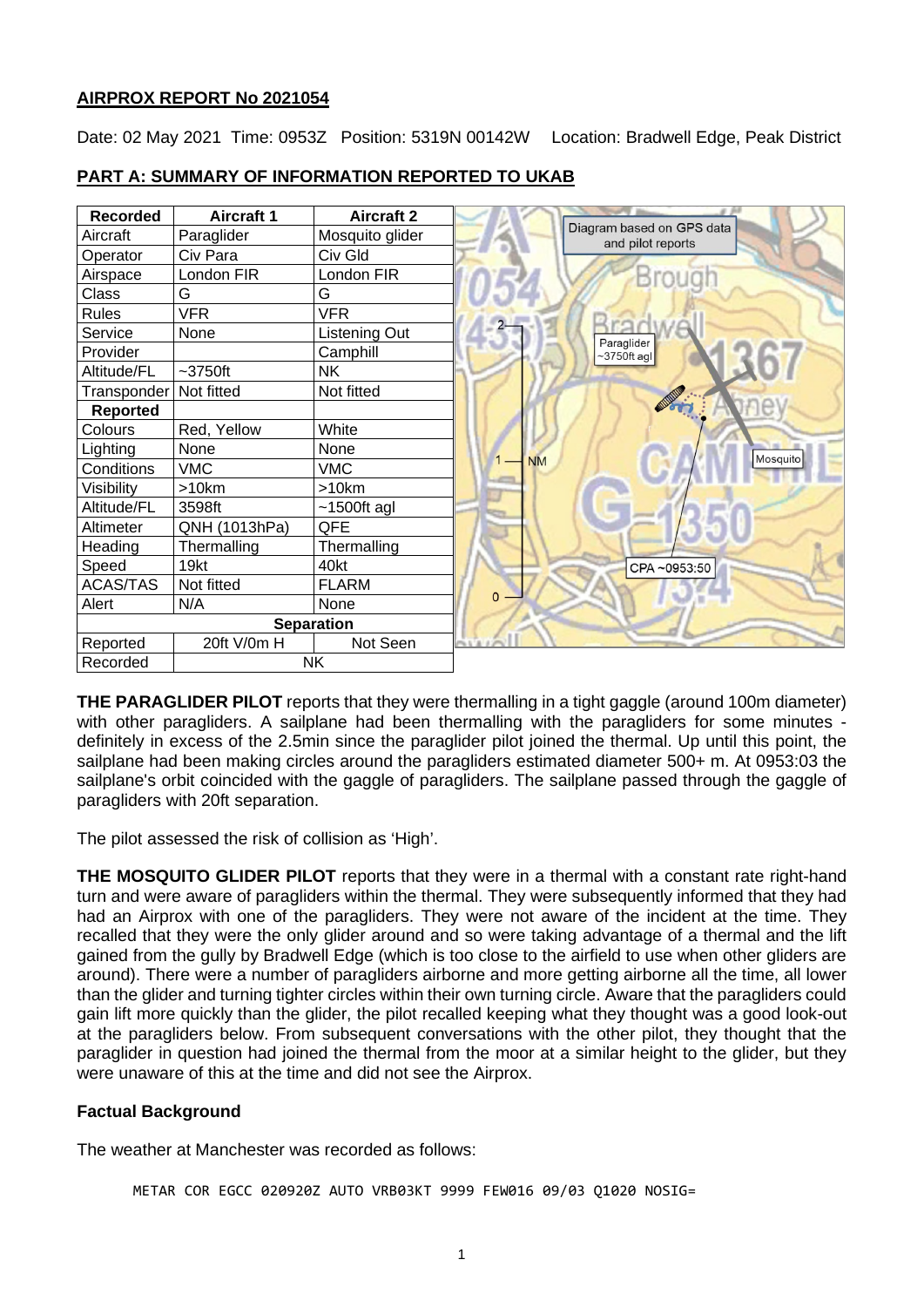METAR COR EGCC 020950Z AUTO VRB03KT 9999 FEW025 SCT040 09/02 Q1020 TEMPO SHRA=

#### **Analysis and Investigation**

#### **UKAB Secretariat**

The paraglider pilot provided the UKAB with a copy of their video footage, see Figure 1 for a still image taken from that footage.



Figure 1

The Paraglider and Mosquito pilots shared an equal responsibility for collision avoidance and not to operate in such proximity to other aircraft as to create a collision hazard. [1](#page-1-0)

#### **Comments**

#### **Camphill CFI**

The paraglider pilot promptly reported the incident to Derbyshire and Lancashire Gliding Club (DLGC) Committee Chair via the Derbyshire Soaring Club[2](#page-1-1) (DSC) Committee Chair and the video footage was shared. The two pilots were put in touch with each other and they had an initial telephone conversation. A "zoom" meeting was arranged by the DSC Chief Coach. The DLGC Safety Officer completed an incident report as part of the DLGC "Safety Lessons Log" system. A "Safety Message" was shared with the DLGC pilot membership entitled "Soaring with paragliders". The document reminded our pilots about the demands of joining, leaving and sharing thermals with other aircraft. It not only draws attention to the effects of the significantly different flying and soaring characteristics of the two aircraft types but also the different flying and soaring techniques adopted by their pilots. It is thought that DSC have shared a similar safety message with their own pilots.

DLGC and DSC pilots often share the ridge and thermal soaring opportunities provided by the west facing ridge called Bradwell Edge. The southern end of Bradwell Edge is adjacent to the boundary of the gliding airfield and the paraglider pilots launch further along the edge, to the north. A working agreement was established many years ago between the two clubs which attempts to facilitate safe

<span id="page-1-0"></span><sup>1</sup> (UK) SERA.3205 Proximity.

<span id="page-1-1"></span><sup>2</sup> The para-gliding club.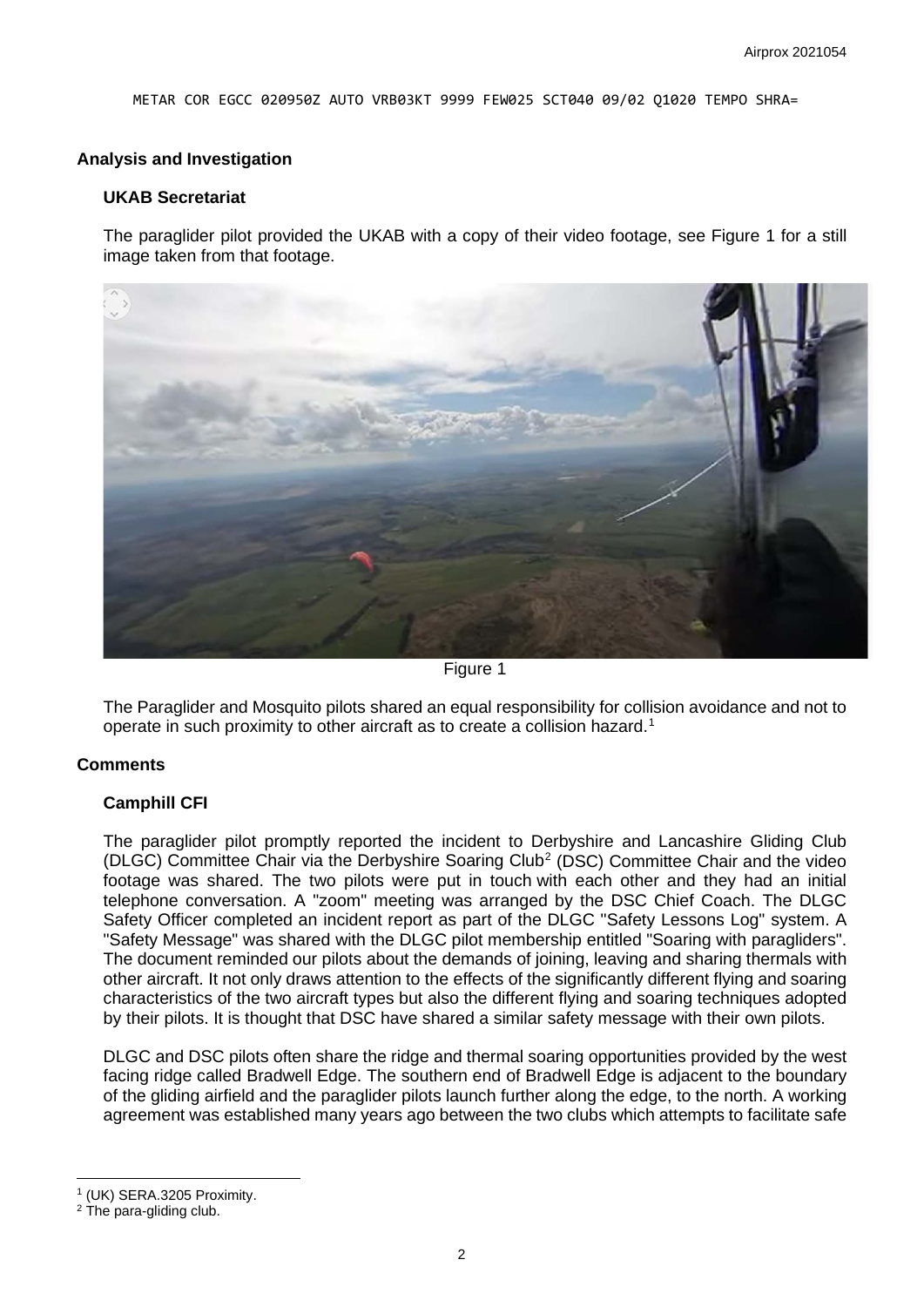mutual flying. Conversations between the club officials take place occasionally and, in normal times, DSC members use DLGC facilities for briefings and meetings as "affiliate" members.

The discussions following the incident helped to interpret the images shown in the video recording. Sailplane pilots and paraglider pilots are used to sharing thermals safely and co-operatively. A group of aircraft sharing a thermal is described as a "gaggle". Generally, the sailplanes fly in a wider concentric circle around the paragliders. Paragliders can turn tighter than sailplanes and make use of the stronger lift in the centre of a thermal. Sailplanes will usually follow each other around a circular path within the thermal. Paragliders, on the other hand, have the manoeuvrability to form more than one "gaggle" within the thermal. This happens because different paraglider pilots have the wherewithal to adopt different soaring techniques and make best use of the lift within the thermal. It is likely that such gaggles were created in the time leading up to the incident.

# **BGA**

This incident illustrates the vital importance of keen lookout when operating in close proximity to other aircraft, particularly when they are of significantly differing performance. We are pleased to hear that there has been a review and refresh of the safety messages to pilots operating in this area.

# **BHPA**

Having viewed the incident video, the BHPA is pleased to see the paraglider pilot keeping a good lookout and notes that they frequently look to see where the sailplane is whilst concentrating on centring the thermal. However, due to the vast difference in turning circle radii and speed, there will inevitably be times when the two aircraft are unable to circle whilst keeping the other in constant view. Furthermore, thermals in their early stages usually consist of multiple cores until they reach higher altitudes where the cores consolidate and become one larger rising airmass. Although paraglider pilots have the advantage of seeking out the stronger cores of a thermal and adjusting their flight paths accordingly whilst still maintaining a good lookout, ample separation and due consideration to all other aircraft/pilots within the thermal mass, the paraglider pilot in the video does appear to be maintaining a constant circle and not significantly altering their flight path.

The BHPA noted that the fact that the PG pilot makes an oral exclamation before the sailplane has flown underneath, suggests that they knew exactly where the sailplane was and was actually looking to their right to keep it in view. The PG pilot would have assumed that the sailplane pilot had visually acquired them beforehand and intended to pass by with sufficient clearance but it is clear from the video that the sailplane pilot had not seen this particular PG pilot. It is extremely fortuitous that the sailplane narrowly avoided hitting the PG pilot and you can hear the fear and surprise in their voice knowing that they are helpless and unable to avoid the expected collision.

It has been discussed before that the paraglider has limited manoeuvrability and its slow airspeed which, whilst thermalling, would have been somewhere between 15-18 knots against the sailplane's airspeed of 50-60knots. It would have been impossible for the PG pilot to have taken any evasive action. Paraglider canopies are also sometimes prone to taking partial collapses induced by the turbulent edge of a thermal or incorrect pilot actions which can result in a sudden loss of altitude. Had the PG pilot in this incident taken such a collapse moments before the CPA, there would have been a collision. The BHPA also wishes to point out that although sailplanes are very low drag aircraft, the induced drag from its flying surfaces at that close range could have caused the paraglider to collapse after it had passed by. It should also be noted that even if both aircraft had been equipped with FLARM or another EC device, it is unlikely that this would have helped within a busy thermal containing sailplane and paraglider gaggles due to clutter.

The BHPA is pleased to note that the incident pilots and respective clubs were able to offer their points of view and take steps to minimise such near misses in the future. Nevertheless, the vital importance of maintaining a good lookout – especially when flying with different aircraft types in close proximity – cannot be over-emphasised.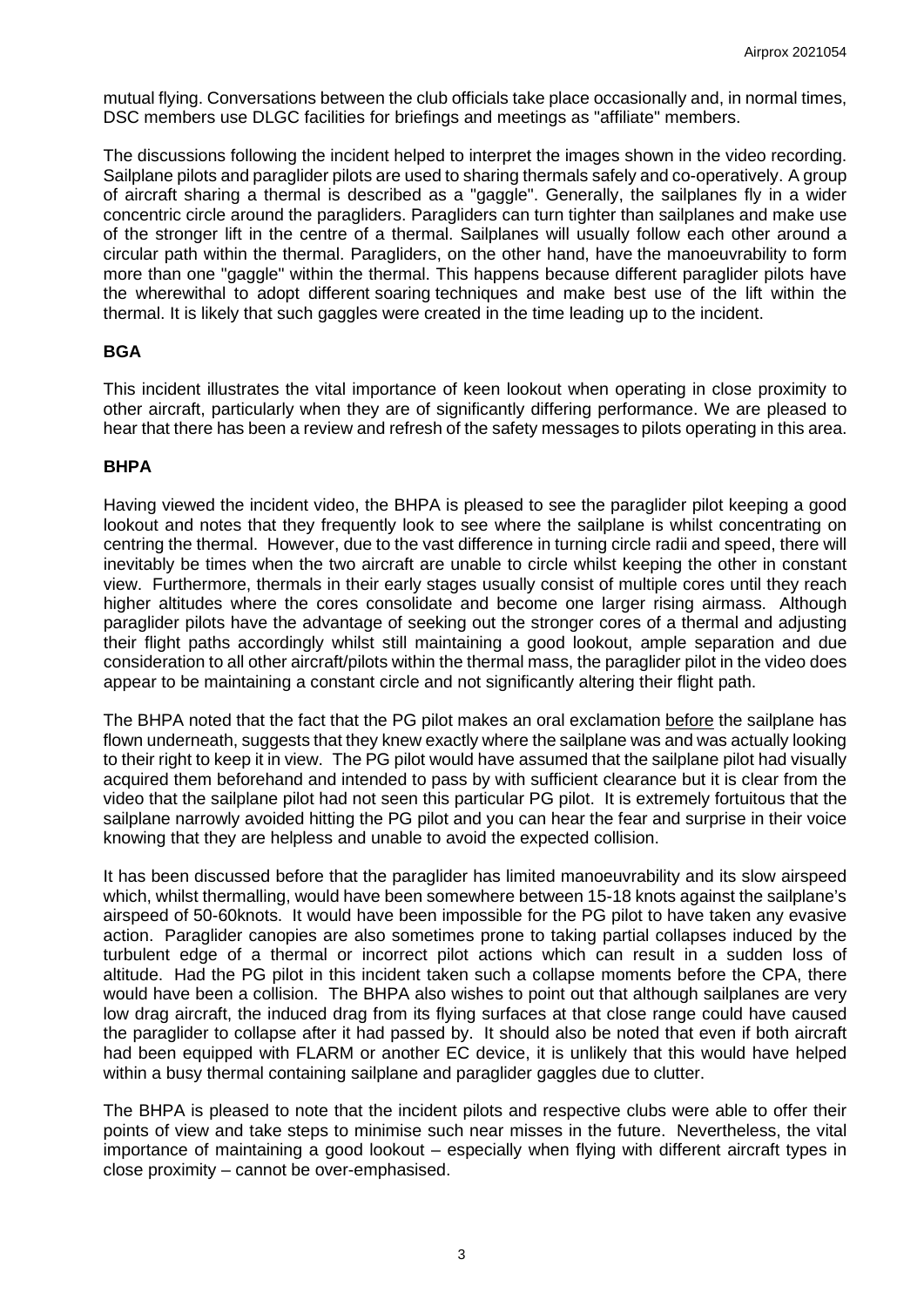# **Summary**

An Airprox was reported when a Paraglider and a Mosquito flew into proximity at Bradwell Edge at 0953Z on Sunday  $2<sup>nd</sup>$  May 2021. Both pilots were operating under VFR in VMC, neither in receipt of an ATS.

# **PART B: SUMMARY OF THE BOARD'S DISCUSSIONS**

Information available consisted of reports from both pilots, radar photographs/video recordings, reports from the air traffic controllers involved and reports from the appropriate operating authorities. Relevant contributory factors mentioned during the Board's discussions are highlighted within the text in bold, with the numbers referring to the Contributory Factors table displayed in Part C.

Due to the exceptional circumstances presented by the coronavirus pandemic, this incident was assessed as part of a 'virtual' UK Airprox Board meeting where members provided a combination of written contributions and dial-in/VTC comments.

The Board first looked at the actions of the paraglider pilot. They had joined the thermal along with other paraglider pilots and were visual with the glider and, as this was a normal occurrence at this particular ridge, were unconcerned by its presence. However, members heard from the BHPA representative that the vastly differing performance of the types within the stack, meant that the paragliders were reliant on being seen by the glider pilots because, although they could climb faster and were able to respond quickly to the thermal, they could not out-manoeuvre a glider to get out of the way, and the danger of a canopy collapse was a very real one. The Board therefore agreed that, although it had become normal practise at this location, the mixing of the aircraft types within the thermal and in particular the number of aircraft in the thermal, had been a contributory factor to this Airprox (**CF4**). Some members wondered whether the paraglider pilot would be aware of how close they were to the glider site, they were reassured that not only was this an experienced pilot who was very much used to flying in the area, but that most paraglider pilots carried a vario used for height and GPS information and additionally had software downloaded to their smart phones so that when flying cross-country they could keep a track of the airspace around them.

Turning to the glider pilot, the Board heard from the BGA member that the mixing of paragliders and gliders in a thermal was a common occurrence, and that normally the gliders would turn in larger circles around the outside of the stack, whilst the lighter paragliders circled in the centre. They noted that this was an experienced pilot who was well aware that the paragliders would be operating in that position and therefore had generic information about the paragliders (**CF1**), but in focusing on the other paragliders below and to their right had simply not seen the one directly ahead (**CF3**). Members noted that this was a salutary lesson to all that look-out should never be focused in one direction and some wondered whether, given the nature and number of paragliders in the thermal, the pilot would have been better just leaving it completely. The FLARM on the glider could not detect the paragliders (**CF2**), although some members opined that even if it had, the close proximity of the aircraft in the thermal would have meant that it would be continually alerting and therefore be of limited use. Members were heartened to hear about the actions from the respective clubs post-incident, and hoped that the subsequent raising of awareness and education would ensure a greater understanding by all concerned.

In determining the risk, members were quick to agree that in the less manoeuvrable paraglider, the pilot could have done little to increase the separation, even though they were visual with the glider as it approached from behind, and that because the glider pilot had not been visual with the paraglider, it had been providential that the two aircraft had enough separation to avoid a collision. They therefore assigned the highest category, Risk Category A (**CF5**).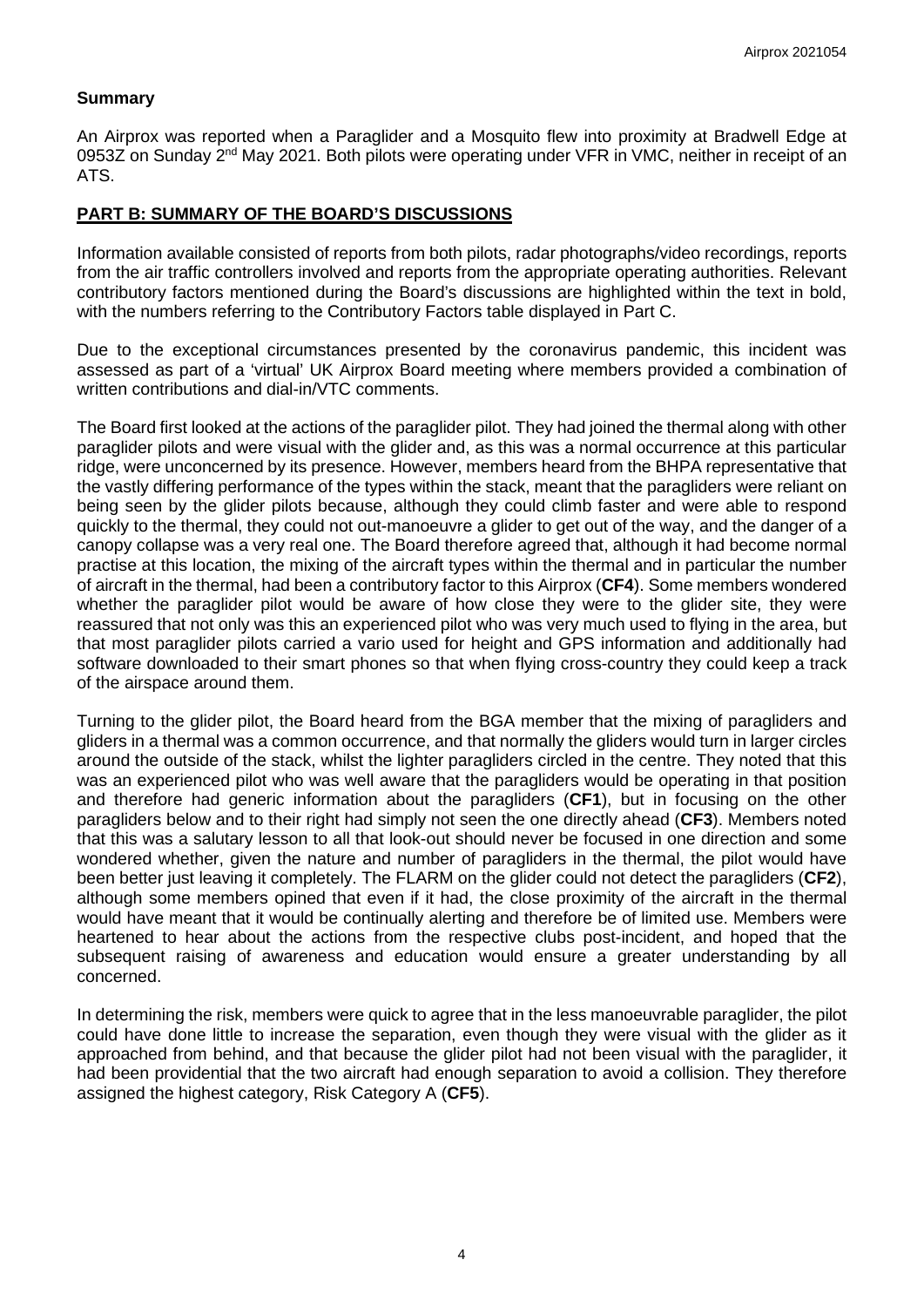# **PART C: ASSESSMENT OF CONTRIBUTORY FACTORS AND RISK**

# Contributory Factors:

|                | 2021054                                                        |                                                      |                                                                                                                                                          |                                                                      |  |
|----------------|----------------------------------------------------------------|------------------------------------------------------|----------------------------------------------------------------------------------------------------------------------------------------------------------|----------------------------------------------------------------------|--|
| <b>CF</b>      | Factor                                                         | <b>Description</b>                                   | <b>ECCAIRS Amplification</b>                                                                                                                             | <b>UKAB Amplification</b>                                            |  |
|                | <b>Flight Elements</b>                                         |                                                      |                                                                                                                                                          |                                                                      |  |
|                | • Situational Awareness of the Conflicting Aircraft and Action |                                                      |                                                                                                                                                          |                                                                      |  |
| 1              | Contextual                                                     | • Situational Awareness and<br><b>Sensory Events</b> | Events involving a flight crew's<br>awareness and perception of<br>situations                                                                            | Pilot had no, late or only generic,<br><b>Situational Awareness</b>  |  |
|                | <b>• Electronic Warning System Operation and Compliance</b>    |                                                      |                                                                                                                                                          |                                                                      |  |
| $\overline{2}$ | Technical                                                      | • ACAS/TCAS System Failure                           | An event involving the system<br>which provides information to<br>determine aircraft position and is<br>primarily independent of ground<br>installations | Incompatible CWS equipment                                           |  |
|                |                                                                | • See and Avoid                                      |                                                                                                                                                          |                                                                      |  |
| 3              | Human<br>Factors                                               | • Monitoring of Other Aircraft                       | Events involving flight crew not fully<br>monitoring another aircraft                                                                                    | Non-sighting or effectively a non-<br>sighting by one or both pilots |  |
|                |                                                                | • Any other events                                   |                                                                                                                                                          |                                                                      |  |
| 4              |                                                                | • Any other event                                    | Any other event not listed<br>elsewhere within the event types<br>list.                                                                                  | The mixing of aircraft types in the<br>thermal                       |  |
|                | • Outcome Events                                               |                                                      |                                                                                                                                                          |                                                                      |  |
| 5              | Contextual                                                     | • Near Airborne Collision with<br>Aircraft           | An event involving a near collision<br>by an aircraft with an aircraft,<br>balloon, dirigible or other piloted<br>air vehicles                           |                                                                      |  |

# Degree of Risk: A.

#### Safety Barrier Assessment<sup>[3](#page-4-0)</sup>

In assessing the effectiveness of the safety barriers associated with this incident, the Board concluded that the key factors had been that:

### **Flight Elements:**

**Situational Awareness of the Conflicting Aircraft and Action** were assessed as **partially effective** because the glider pilot had generic information that the paragliders were in the vicinity.

**Electronic Warning System Operation and Compliance** were assessed as **ineffective** because the FLARM on the glider could not detect the paraglider.

**See and Avoid** were assessed as **ineffective** because the glider pilot did not see the paraglider and the paraglider pilot did not see the glider in time to be able to take avoiding action.

<span id="page-4-0"></span><sup>&</sup>lt;sup>3</sup> The UK Airprox Board scheme for assessing the Availability, Functionality and Effectiveness of safety barriers can be found on the **UKAB Website**.